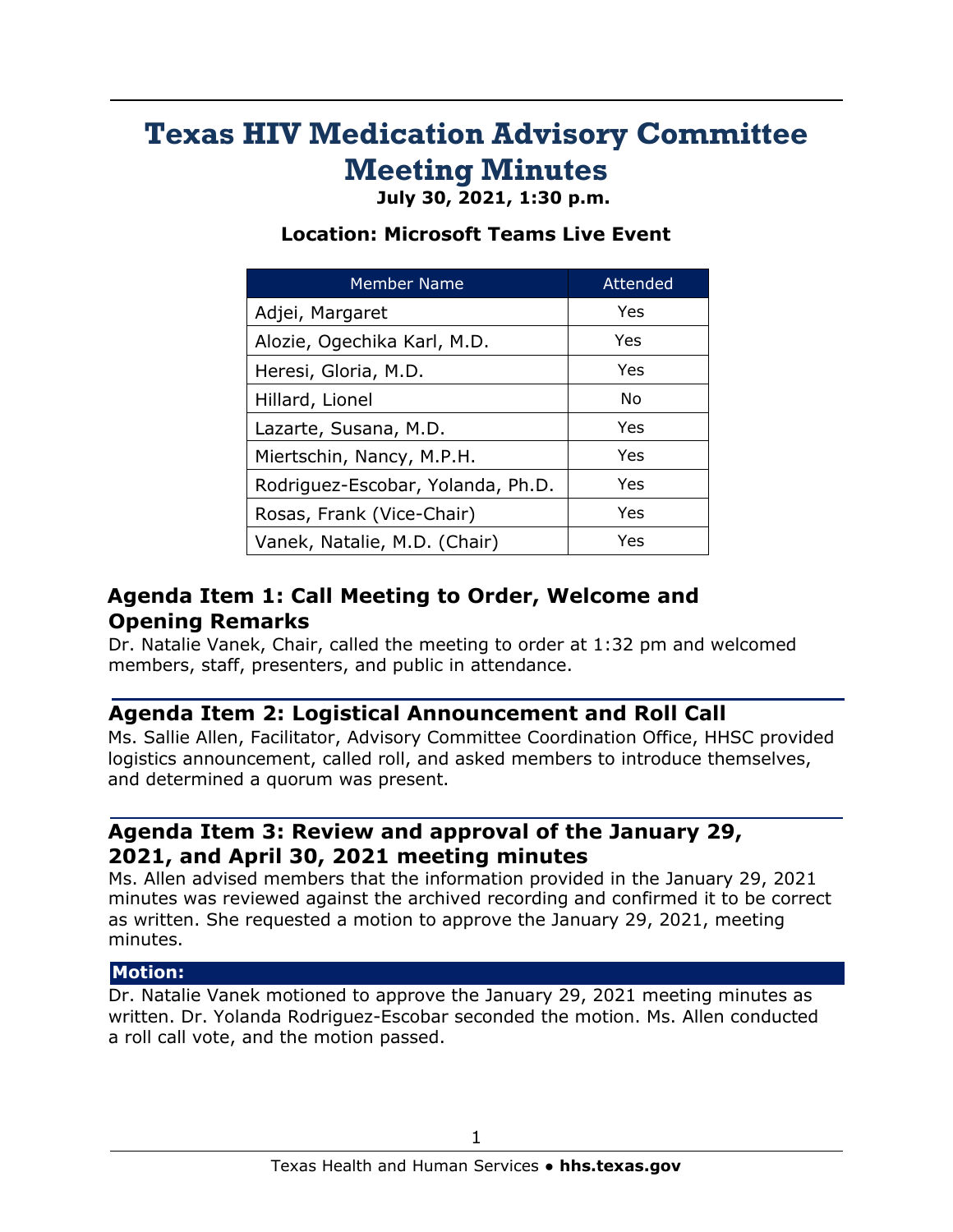Ms. Allen proceeded and requested a motion to approve the April 30, 2021 meeting minutes.

## **Motion:**

Dr. Susanna Lazarte motioned to approve the April 30, 2021, meeting minutes. Dr. Natalie Vanek seconded the motion. Ms. Allen conducted a roll call vote, and the motion passed.

## **Agenda Item 4: Department of State Health Services Updates (DSHS) – Imelda Garcia, MPH, Associate Commissioner of Laboratory and Infectious Disease Services**

Dr. Vanek introduced Ms. Imelda Garcia, MPH, Associate Commissioner of Laboratory and Infectious Disease Services, DSHS, and she provided the committee with an update on organizational changes and a legislative update.

## **Highlights and committee member discussion included:**

a. Organizational changes

Ms. Imelda Garcia has resumed leadership of the TB/HIV/STD Section as of June  $1<sup>st</sup>$ , 2021. Ms. Garcia shared that the DSHS Pharmacy Branch was moved from the TB/HIV/STD Section and is now reporting directly to the Division to better support the pharmacy's mission and vision. James Abshier, the Pharmacy Branch Manager retired at the end of July. The interim Pharmacy Branch Manager is Josh Hutchison.

Ms. Garcia reported that an internal audit was recently completed, and the report was released on June 10, 2021. The Department of State Health and Human Services is actively working to implement recommendations from the audit that include 73 recommendations, largely across budget processes and information technology. These recommendations are a top priority for the program, agency, and division.

The TB/HIV/STD Section currently has multiple vacancies including the HIV/STD Director. This position was posted, and the agency received over 170 applications. However, DSHS wanted to move forward with a restructure of the organization before selecting the new Director. Once the restructure is finalized DSHS will share with the MAC and all other stakeholders, as well as when the Director position will be reposted.

b. Introduction of Josh Hutchison, interim Pharmacy Branch Manager, DSHS Ms. Garcia briefly introduced the interim Pharmacy Manager, Mr. Josh Hutchison. Mr. Hutchison was formerly in the Immunizations Unit, where he was the vaccine data finance manager and worked with distribution of the vaccine.

#### c. Exceptional item update

Section to restore some contracts that were previously reduced. Additional general Ms. Garcia shared that the Texas Legislature appropriated additional funding of over \$36 million dollars which equates to an estimated \$18.1 million dollars a year. Ten million dollars is dedicated to HIV contracts. This funding will allow the TB/HIV/STD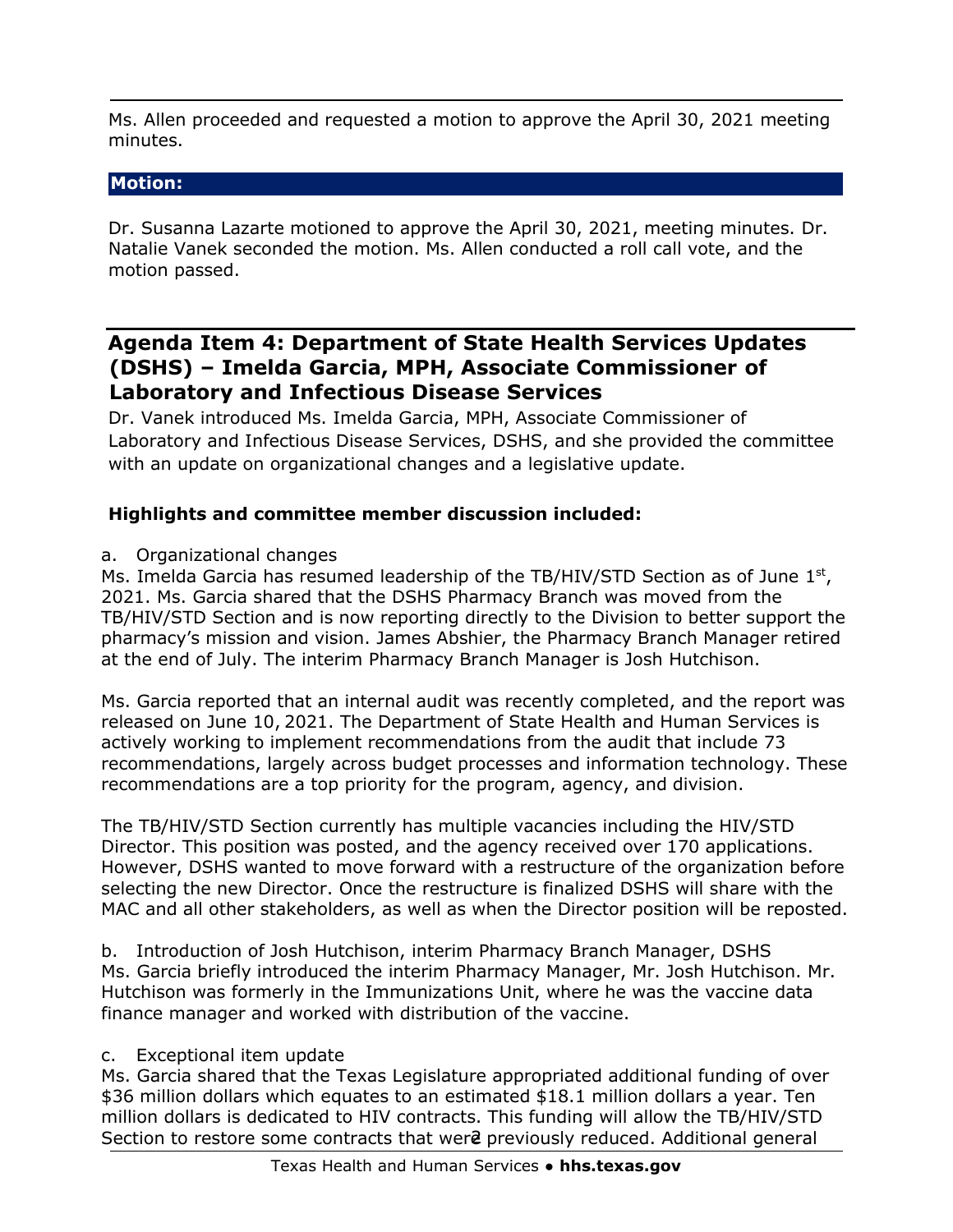revenue funds were received to support the Texas HIV Medication Program. While the agency did request more funding initially, the program received additional federal funds which led DSHS to reduce the initial funding request.

At this time, a wait list will not be implemented for THMP. DSHS assured the legislature that the HIV and Medication Program budgets would continue to be monitored and identify other cost containment measures. Key items that will determine the course of THMP are client growth and growth of program costs. DSHS continues to work with an actuary firm to help guide other cost containment measures that may need to occur along the way to support sustainable costs.

Other cost containment options such as elimination of the spenddown are still being considered. However, before the spenddown can be eliminated, changes to the Texas Administrative Code (TAC) must be formally amended. Additionally, the actuary firm will need to determine thresholds for a standard deduction that would replace the spenddown.

Changes to Rider 26 involving language added to the appropriations bill does not allow for THMP to purchase insurance. As a result, the program will continue to look at other cost containment measures within the next two years. Rider 26 also states that any changes to the TAC requires that DSHS notify its clients, partners, and stakeholders 60 days prior to making any program changes. To honor the spirit of Rider 26, DSHS is committed to notifying clients about any changes to eligibility, medications, and program rules 60 days in advance. The program will continue to monitor the budget and make changes as needed.

#### **Discussion:**

Dr. Vanek inquired about whether DSHS or DSHS Central Pharmacy staff would be reassigned soon given that COVID cases are increasing. Ms. Garcia shared that the DSHS is in a better place now than before vaccines were available. DSHS does not intend to reassign any TB/HIV/STD or pharmacy staff due to COVID.

Frank Rosas requested clarification regarding Texas Insurance Assistance Program (TIAP) enrollment as it pertains to Rider 26. Mr. Rosas inquired if TIAP would continue to be offered in the future. Ms. Garcia shared the TIAP program will not expand into insurance purchasing but will still continue to serve eligible persons with health insurance with insurance copayment and premium payment assistance. DSHS does not intend to expand insurance purchasing for uninsured THMP clients.

Dr. Susana Lazarte requested clarification on the status of the spenddown after August 31<sup>st</sup>. Ms. Garcia reported that the spenddown is still being applied. THMP will reassess options at the end of August. DSHS continues to work with an actuary firm to collect more data regarding what a proposed standard deduction would look like in lieu of the spenddown. The timing of this change is key because DSHS cannot make any program changes until the TAC has been amended and finalized. DSHS will post revisions to the TAC for final public comment before finalizing the new rules which are estimated to go into effect in April 2022. Additionally, DSHS needs to communicate with the Health Resource and Services Administration (HRSA) regarding program changes and timelines.

expanding TIAP and not allowing insurance<sub>3</sub>purchasing. Mr. Rosas stated to the Committee that the TIAP issue is subject to discussion again in the Texas legislature in the next few years as the state is losing funds due to not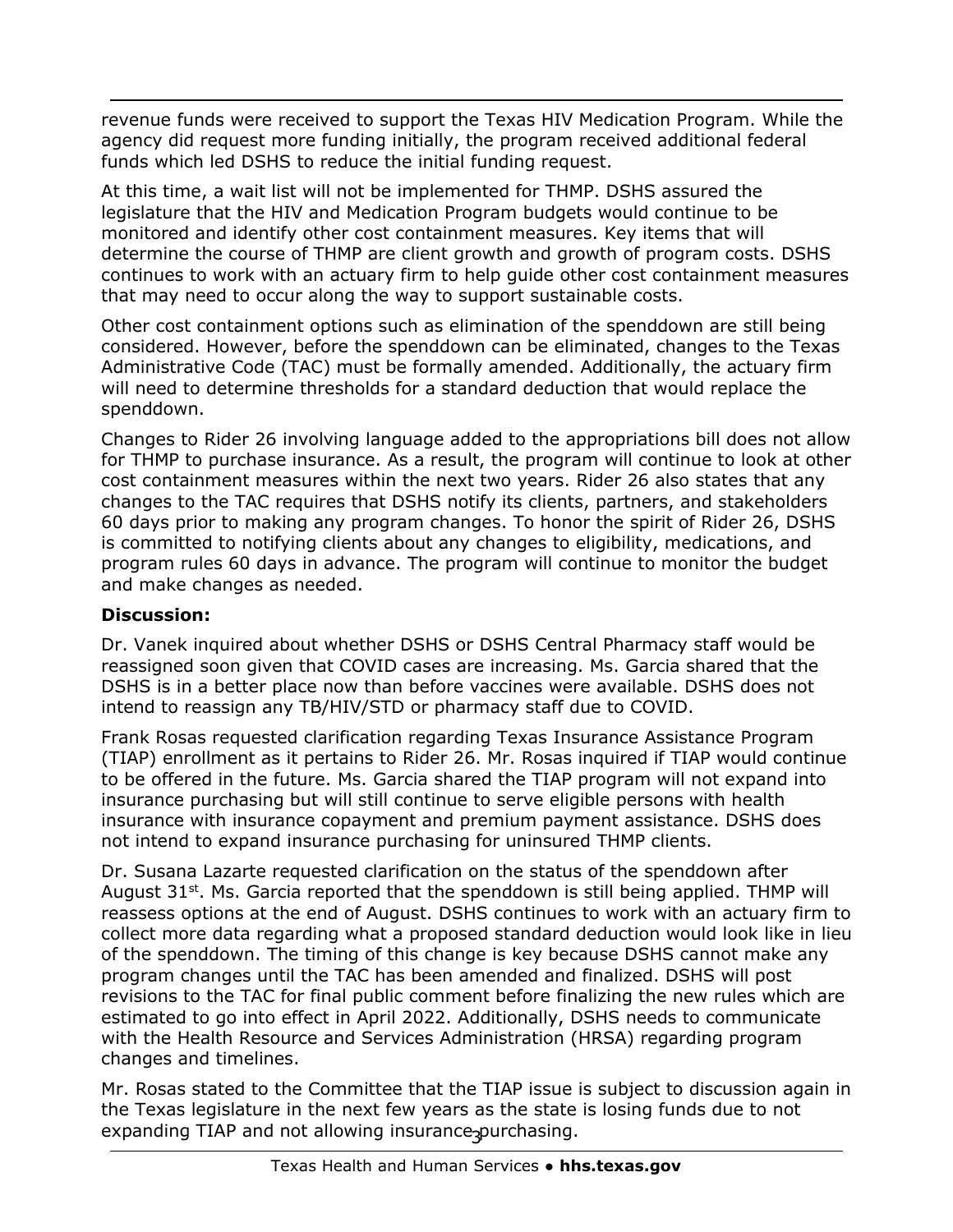# **Agenda Item 5: TB/HIV/STD Updates – Felipe Rocha, MSSW Director TB/HIV/STD Section**

Dr. Vanek introduced Mr. Felipe Rocha, MSSW Director TB/HIV/STD Section, DSHS, and he provided the committee with updates and referenced handouts, *Monthly THMP Budget Report and Moving Forward Together-Meeting Summary.*

## **Highlights and committee member discussion included:**

#### a. THMP Budget report:

Mr. Rocha's report primarily focused on state budget year 2021 which runs from September  $1<sup>st</sup>$ , 2020 to August 31 $<sup>st</sup>$ , 2021. Overall the 2021 budget year shows a</sup> combined total of approximately \$162.3 million dollars with expenditures totaling nearly \$110 million dollars with approximately \$51.3 million dollars obligated. DSHS does intend to move an estimated \$30 million dollars from HIV Care Formula Grants in budget year 2021 to the 2022 budget year bringing the 2022 budget year to approximately \$133.8 million dollars. Also noted was a one-time fund in the amount of \$4.8 million dollars from Maternal and Child Health Services Block Grant which has already been spent.

Mr. Rocha also reported that the program is anticipating donations from Ryan White Part A's in the future. Donations will be reflected in the budget presented at the next MAC meeting. Likewise, the transfer of HIV Care Formula Grant funds into budget year 2022 will also be reflected at the next MAC meeting.

## **Discussion:**

Dr. Vanek inquired if the projections made by the actuary consider client growth and subsequent increasing medication costs. Mr. Rocha stated that the actuary firm is taking these things into account and is assured that the program has enough funding for budget year 2022. Additionally, DSHS will also continue to apply for supplemental funds as they become available.

Mr. Rosas shared that he appreciated the budget breakdown and transparency.

Dr. Vanek inquired about information pertaining to the pharmacy and shared that the MAC is interested in receiving additional details about the warehouse budget and operations. Mr. Rocha explained that the pharmacy is operating under a "just in time model" which operates by only purchasing medications to meet existing orders while maintaining minimal inventory in the warehouse. Typically, this looks like 1-3 weeks of medication on the warehouse shelves. Once DSHS observes more stability within the program the agency will reassess this model to determine if another model may be more beneficial.

DSHS data was slightly different. However, he stated that HIV testing and access to Ms. Miertschin inquired about a decrease in new HIV diagnosis reported by the Center for Disease Control and Prevention (CDC) in 2020 specifically for Harris County, which accounts for many THMP clients. Ms. Miertschin wanted to know how this data could potentially impact projections for the program in the future. Mr. Rocha stated that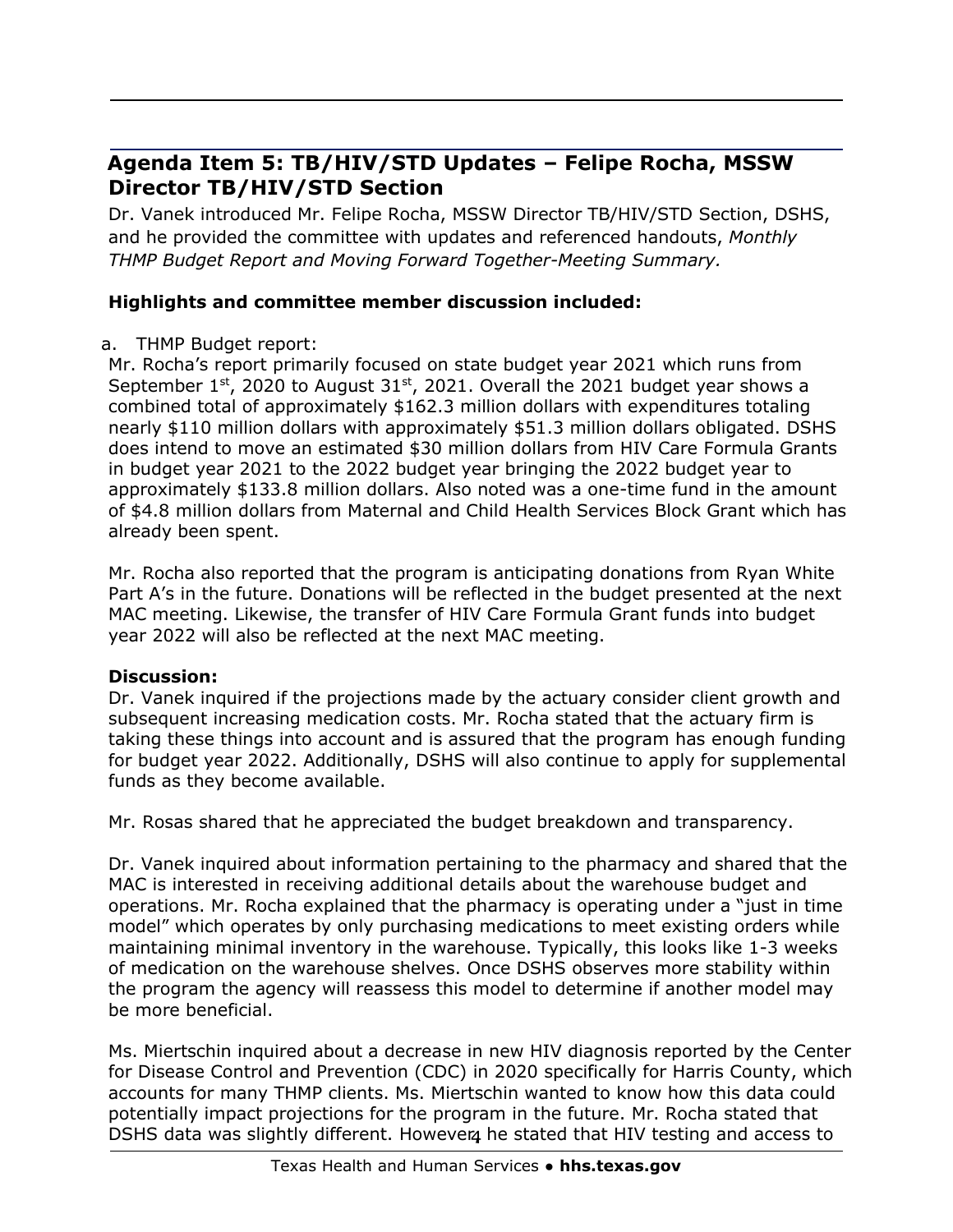medical treatment may have decreased in 2020 due to COVID. Dr. Vanek concurred with Mr. Rocha and shared that other health care visits like cancer screenings are also down.

#### b. Moving Forward Together – meeting summary

Mr. Rocha shared updates from the last Moving Forward Together Partnership Meeting held June 30<sup>th</sup>. Nearly 300 people attended the virtual meeting. Updates on the legislative exceptional item request shared at the meeting included: \$36.3 million awarded from the 87th Texas Legislature; \$16.3 million is allocated for medications and \$20 million for restoration of Ryan White, HIV Prevention, and Public Health Follow-up contracts.

Mr. Rocha also reported that the legislature added Rider 26 to the exceptional item request that stipulates ADAP cannot be used for health insurance expansion. Additionally, Mr. Rocha reported that the Texas Insurance Assistance Program (TIAP) can continue and accept new clients who are eligible. Rider 26 language also mandates that any changes to the Texas Administrative Code (TAC) will require the community be notified 60-days in advance.

Mr. Rocha also noted that information about the eligibility spenddown and potential for a standard deduction were also discussed. Additionally, Mr. Rocha shared the announcement made during the partnership meeting about the pharmacy warehouse now reporting directly to the LIDS Division.

Other items discussed at the partnership meeting include: Take Charge Texas Portal is the new software application that is scheduled to be rolled out at the end of 2021; 17 medication formulary suspensions approved by the DSHS Commissioner; delay for the Cabenuva pilot; and the medication Daraprim that is back in stock.

Logistical program updates included: THMP staff are working overtime to address the application backlog; implementation of full THMP recertification process due to HRSA grant requirements following relaxed COVID eligibility; DSHS is not planning to implement a waitlist for the next biennium.

Mr. Rocha noted that the Moving Forward Together Draft Plan was posted on July 21, 2021, here: <https://www.dshs.texas.gov/hivstd/meds/moving.shtm> Comments and feedback will be accepted until September 1, 2021. The next partnership meeting is tentatively scheduled for Wednesday September 29, 2021.

#### **Discussion:**

Mr. Rosas inquired about the posting of the AIDS Director position and proposed timeline. Ms. Garcia shared that the program was estimating to have the position reposted in August and potentially have the position filled in September, depending on the applicant pool and availability.

## **Agenda Item 6: THMP Update – Rachel Sanor, THMP Manager**

5 committee with an update and referenced PowerPoint handout, *THMP Update.*Dr. Vanek introduced Ms. Rachel Sanor, THMP Manager, and she provided the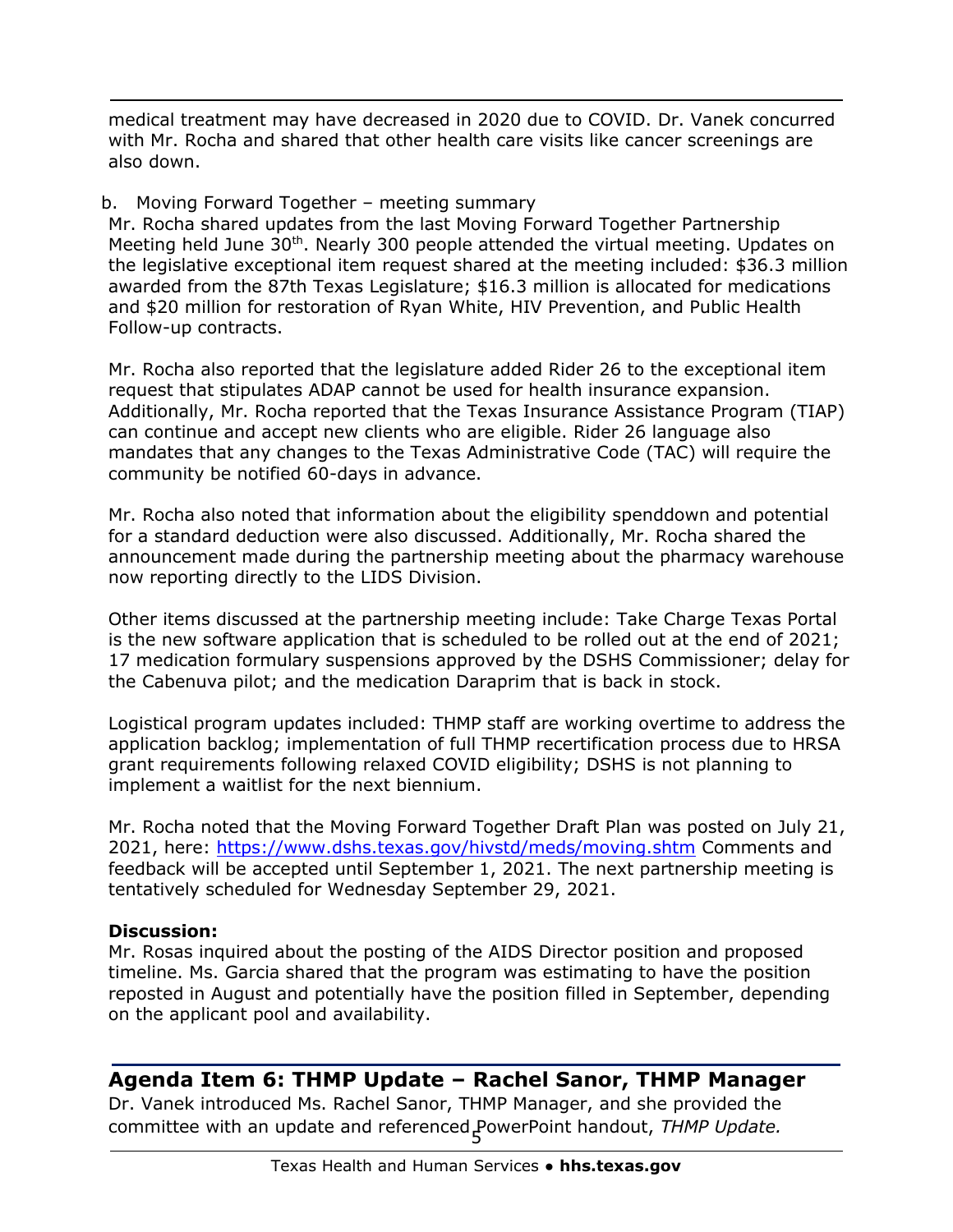## **Highlights and committee member discussion included:**

a. Rules Change:

Ms. Sanor reported on the THMP rules change, which newly includes the Texas Insurance Assistance Program (TIAP); merges State Pharmacy Assistance Program (SPAP) and Texas HIV Medication Rules into one set of rules; removes a specific federal poverty level (FPL) from the rules, to be determined at the department level; removes the spend down and replaces it with a standard deduction; and updates language to reflect current structure of program. The informal comment period was extended from July 7th to July 16, 2021.

A second, formal comment period will be when they are posted on the Texas Register for 30 days.

## b. Projections and demographic information:

Ms. Sanor shared that ADAP utilization for May indicated a slight decrease from previous month's utilization. Top 10 medication ordering had no significant changes since the last MAC meeting. The only notable change was that the percentage of clients using Biktarvy increased slightly.

Program demographics remain stable, as in previous quarters. The only notable change is the number of clients that are currently enrolled which is 18,608, down slightly from previous quarters. Breakdown of programs as of the April 1, 2021-June 30, 2021 quarter is as follows: ADAP 16,126; SPAP 2,018; and TIAP at 464.

ADAP projections from the actuary firm show program enrollment to increase in 2022 and 2023. SPAP projections show estimated cost increase but not client growth. TIAP projections indicate stable client growth with increase in program cost.

## **Discussion:**

Ms. Nancy Miertschin inquired as to why the cost of medications increased but the number of prescriptions decreased. Ms. Sanor indicated that the cost of prescriptions increased due to THMP's COVID response which provided 60-day fills (a two-month supply of medication for each prescription).

Mr. Frank Rosas inquired about the backlog of applications waiting for processing by THMP. Ms. Sanor reported that the program is processing recertifications/selfattestations from the end of June and that new applications are further behind. Ms. Sanor shared that THMP has staff working overtime and is also hiring new contractor staff to address the application backlog.

Mr. Rosas expressed concern that clients are reaching out to him to share that they are applying to the ADAP program but due to the program backlog their applications are not being processed in time for them to receive their medications. Clients are not finding out until they go to the pharmacy to pick up their medications only to be told they are placed on hold. Ms. Sanor stated that THMP is aware of this serious issue and program staff are working to get caught up with processing. Agencies are encouraged to call THMP if they have a client that is running out of medications, and their application is pending, to troubleshoot this issue. Mr. Felipe Rocha echoed Rachel's concern to state that THMP is trying to resolve this issue as soon as possible.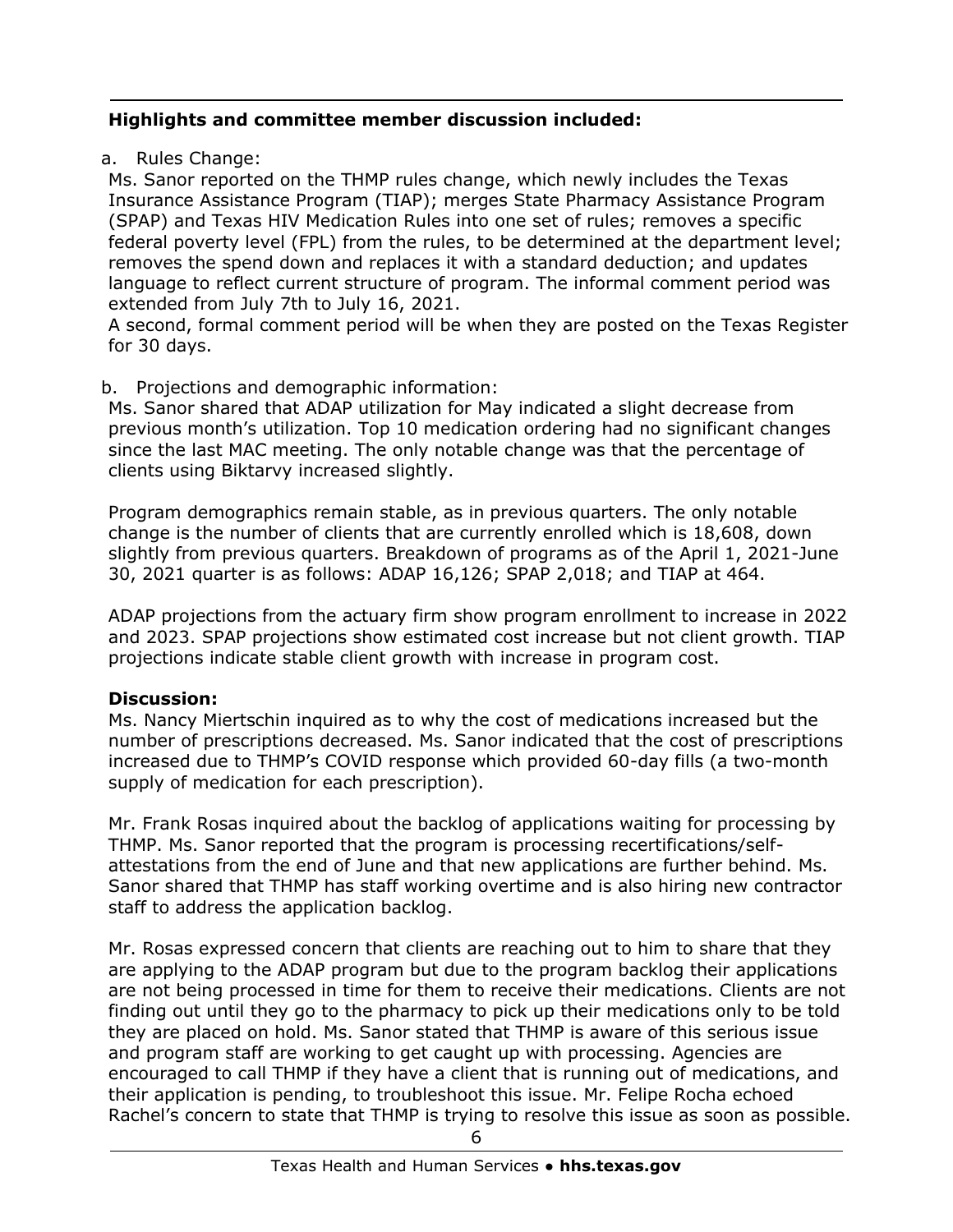c. Long-lasting injection medication update: Mr. Rocha covered this in his update regarding the Moving Forward Together meetings.

# **Agenda Item 7: Procedure for Election of New Officers – Sallie Allen, Advisory Committee Coordination Office**

Dr. Vanek introduced Ms. Sallie Allen and she provided the committee with an overview and referenced the handout, *Adoption of Procedure for Election of Officers and Officer Election Process.*

#### **Highlights included:**

Ms. Allen reviewed the election procedures with the members. She stated that in accordance with the Open Meetings Act election votes are conducted aloud and ballot votes are no longer used. This new process promotes transparency of the voting for members and the public. She also advised that the program staff solicit the members via email for nominations of the chair and/or vice chair positions. In turn, staff will contact the person and advise them of the nomination and confirm if they are willing to serve in that position. The day of the meeting the candidate names are announced, and members will cast their vote. The votes are tallied and the candidate with the most votes is announced to the committee. If the person elected is also nominated for the vice chair, their name is removed from that election.

Hopefully the new committee members will be onboard by the November meeting and the election of presiding officers will be conducted.

# **Agenda Item 8: Sub-Committee Reports**

#### **Formulary subcommittee - Dr. Natalie Vanek, Chair, provided the following update**.

Formulary Sub-committee – Natalie Vanek, M.D.

- a. May 4<sup>th</sup>: The sub-committee discussed removing Amphotericin B from the THMP formulary since it has not been utilized in nearly a year. Also discussed the Cabenuva pilot project and suspending Top 10 Medications due to budget issues.
- b. June  $1<sup>st</sup>$ : Members discussed updates on the Cabenuva pilot project. THMP reported that an action memo was submitted to the Division for approval. It is anticipated that the pilot program will be delayed due to logistical issues with implementation. Medications recommended for suspension from formulary were discussed as well as the discontinuation of 90-day supply of medications.
- c. July  $6<sup>th</sup>$ : The sub-committee discussed the Cabenuva pilot project which is still on hold. Members discussed logistical issues with pilot at potential clinical sites and provided feedback to THMP.

#### **Governance and Data subcommittee - Ms. Nancy Miertschin, Chair, provided the following update.**

Governance and Data – Nancy Miertschin

members who are non-MAC members to sign. THMP shared an update on the a. May 28: Members discussed formulating a statement for sub-committee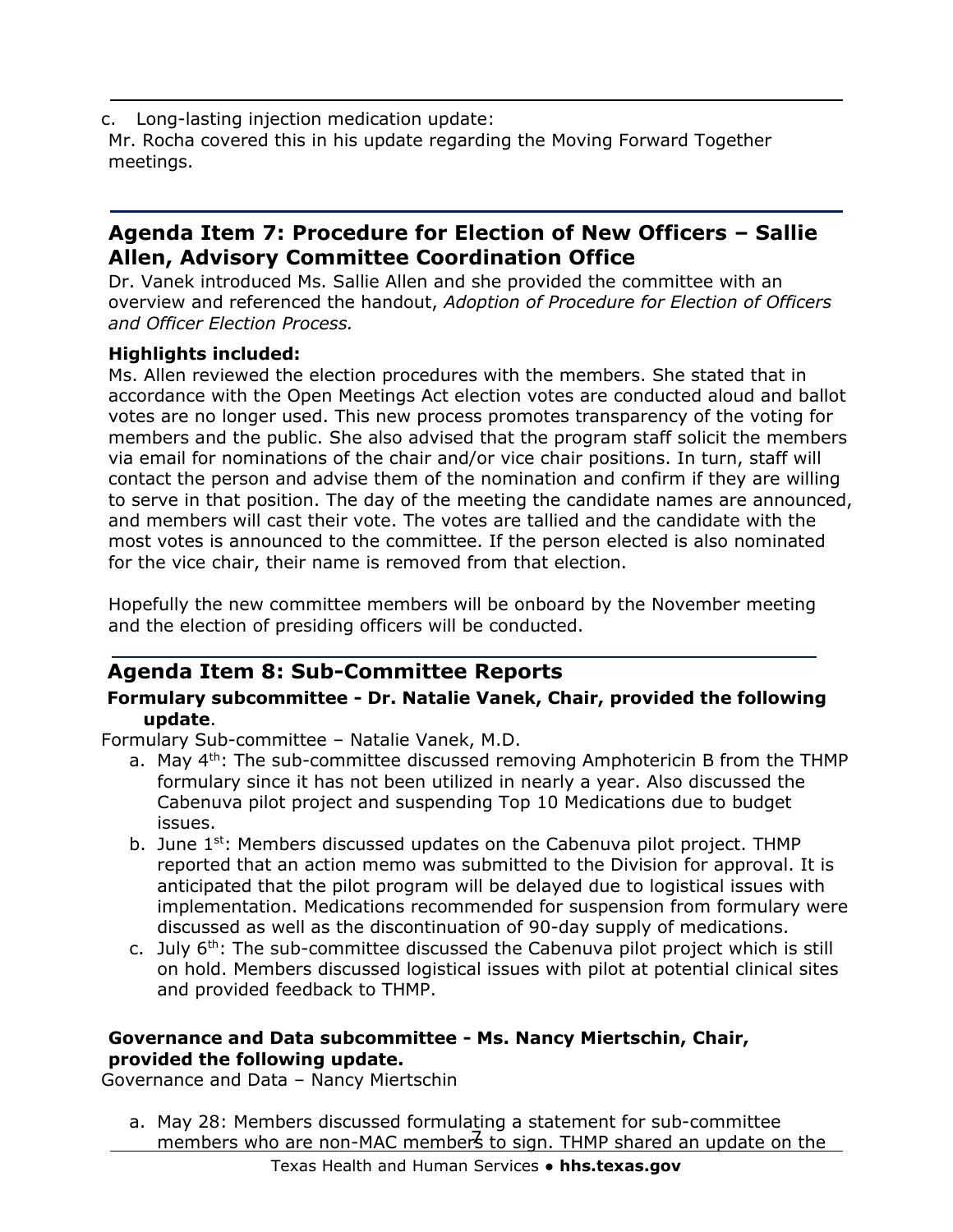electronic MCF that can be submitted via DocuSign. THMP also provided an update on the last partnership meeting and the pending revision of THMP program rules. Sub-committee discussed budget format and preparation for new members.

- b. June 25: THMP provided an update on the last partnership meeting and the pending revision of THMP program rules. Sub-committee discussed budget format presentation and preparation for new members. Members also discussed the pharmacy warehouse budget. No updates on new members was available. Sub-committee discussed proposed THMP rules specific to the appeals process and those appeals may not be reviewed by an infectious disease physician.
- c. July 23: THMP provided update on June partnership meeting and indicated the Moving Together Plan has been posted on THMP website. Next partnership meeting is scheduled for September. Members discussed updates on the spenddown, and decisions on health insurance expansion. THMP informed members they are still working to identify the number of clients anticipated to be impacted by suspended medications. Members expressed concern with the lack of transparency around budget issues, medications being suspended as a result of budget issues and timeframe when medications will be restored to the formulary.

#### **Discussion:**

Dr. Susana Lazarte expressed her concern that more medications than were originally identified for suspension have been included on the list. The formulary sub-committee had identified 13 medications for suspension. It was later determined that the DSHS Commissioner added another four more to the list.

Dr. Vanek requested clarification on the appeals process pertaining to the revisions on the THMP rules. Members of the governance sub-committee were concerned with the possibility of not having an infectious disease physician as part of the appeals panel. Ms. Sanor confirmed THMP does have an appeals process for eligibility determination. The revisions to the THMP rules state that in the event of DSHS restructuring the program, the appeals panel will include the new, equivalent staff position created in that restructuring.

#### **Eligibility subcommittee – Mr. Frank Rosas, Chair, provided the following update.**

The sub-committee met in May and June. Members discussed eligibility issues with THMP.

# **Agenda Item 9: Public Comment**

No oral or written comment was received for the meeting.

## **Agenda Item 10: Action Items and agenda topics for next scheduled meeting, November 5, 2021**

Dr. Vanek, Chair, asked Mary Richards and Liza Hinojosa for action items and agenda topics for the next meeting. Items identified include:

8 • Organization chart